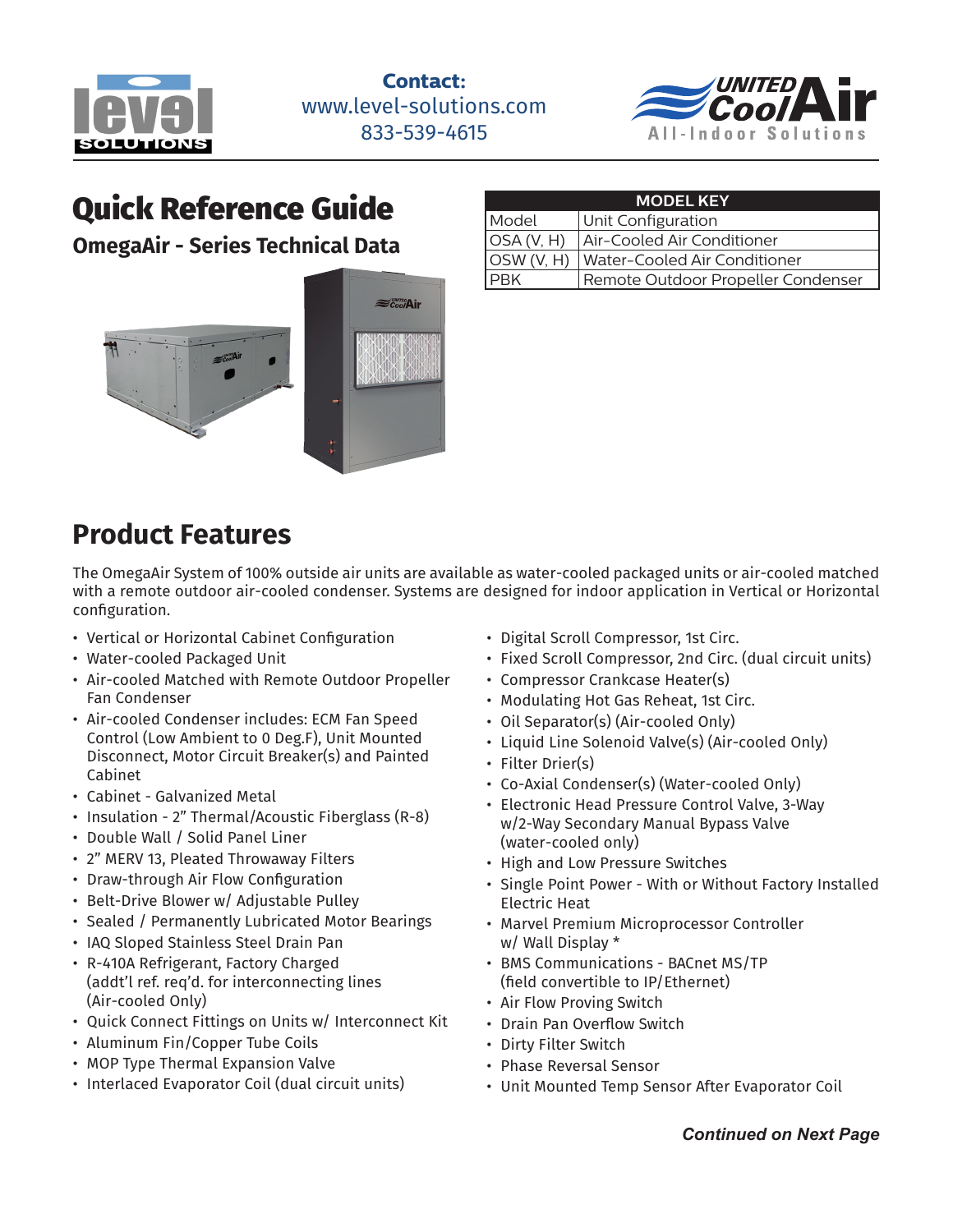



### **Product Features Continued:**

- Duct Mount Outside Air Temp/Humidity Sensor \*
- Duct Mount Supply Air Temp Sensor \*
- Wall Mount Space Temp/Humidity Sensor \*
- Dry Contacts:
	- ▶ Remote Water Pump On/Off (Pump by Others, Water-cooled Only)
	- ▶ Water Flow Proving Switch On/Off (Switch by Others, Water-cooled Only)
	- ▶ Remote On/Off Terminal Blocks
	- ▶ Aux. Drain Pan Switch (switch by others)
	- ▶ Outside Air Damper Control On/Off (damper/actuator by others)
	- ▶ Outside Air Damper End Switch (damper/actuator by others)
- Terminal Blocks for Field Supplied Smoke Detector
- Terminal Blocks for Field Provided Heater (Electric or Gas), 0-10vdc Signal
- Functionally Run Tested at the Factory
- One (1) Year Limited Parts Warranty
- Five (5) Year Limited Compressor Warranty
- \* Ships Loose, Field Installed

**Options**

- Non-Fused Disconnect
- Condensate Pump
- Terminals for Electric or Gas Duct Heater by Others (0-10vdc Signal)
- Coated Coil ElectoCoil / E-Coat Evaporator
- Coated Coil ElectoCoil / E-Coat Hot Gas Reheat
- Painted Cabinet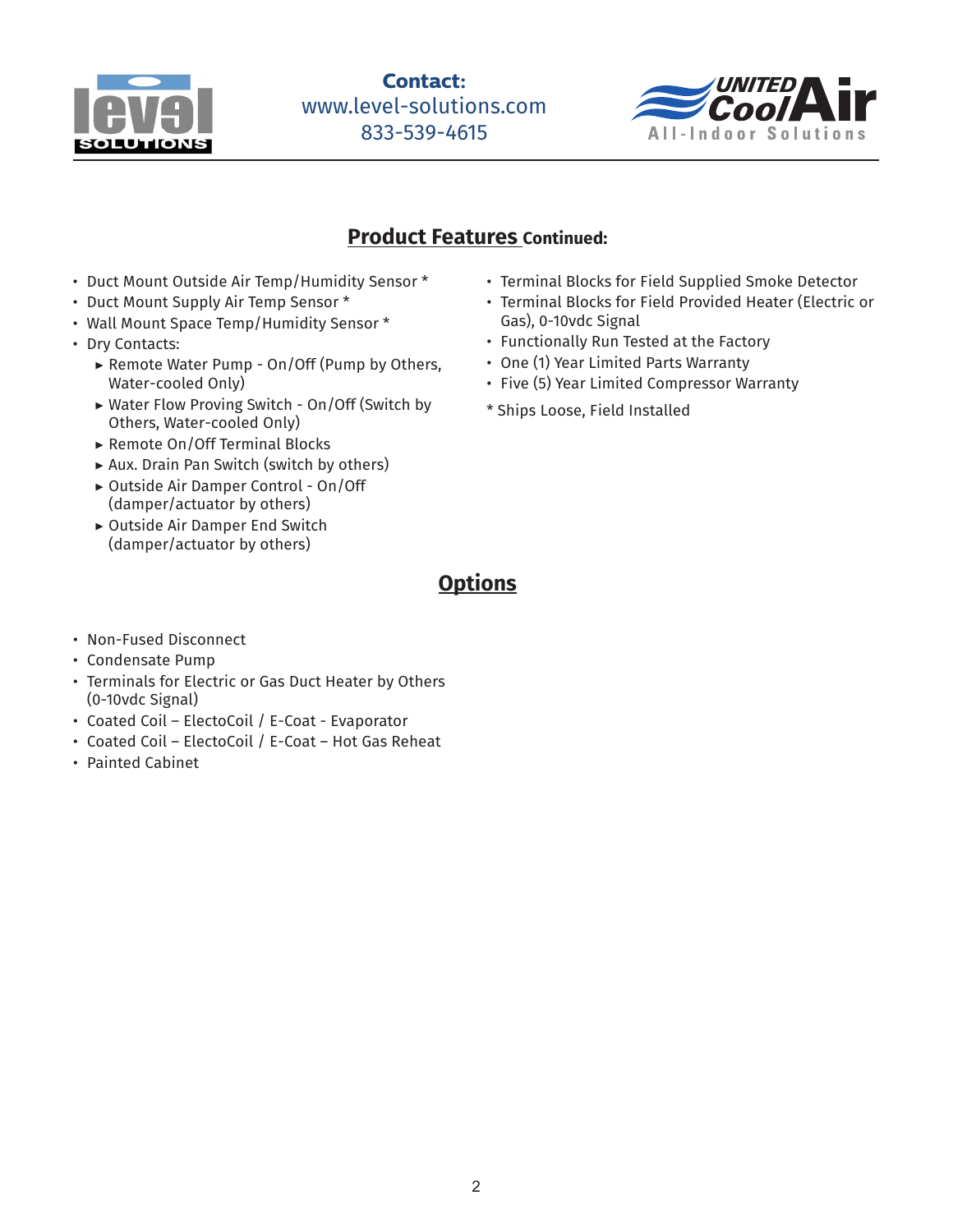



## **Physical Data - OmegaAir™ Section**

|                                     | <b>Tons</b>           | 3           | 4                     | 5            | 6                        | 7          | 8          |  |  |  |
|-------------------------------------|-----------------------|-------------|-----------------------|--------------|--------------------------|------------|------------|--|--|--|
| Evaporator                          | CFM Range             | $334 - 666$ | $445 - 888$           | $567 - 1133$ | 667 - 1333               | 756 - 1511 | 977 - 1952 |  |  |  |
| Supply Air (a)                      | Max. ESP              | 1.2"        |                       |              | 2.0"                     |            |            |  |  |  |
| Evaporator                          | Std. HP @ 0.25" ESP   | 1/3         |                       | 1/4          | 1/3                      | 3/4        |            |  |  |  |
| Motors (b)                          | Opt. HP @ 1.0" ESP    |             | 1/2                   |              | 3/4                      | 3.78       | 4.88       |  |  |  |
| Evaporator                          | <b>Rows</b>           |             |                       |              | 6                        |            |            |  |  |  |
| Coil                                | <b>FPI</b>            |             | 10                    |              |                          |            |            |  |  |  |
|                                     | <b>Type</b>           |             | <b>Digital Scroll</b> |              | Digital and Fixed Scroll |            |            |  |  |  |
| <b>Compressor</b>                   | Qty                   | 2           |                       |              |                          |            |            |  |  |  |
|                                     | Air-Cooled - Vert.    | 552         | 728                   | 769          | 777                      | 812        | 851        |  |  |  |
| <b>Weight (Net</b>                  | Water-Cooled - Vert.  | 575         | 767                   | 814          | 828                      | 875        | 914        |  |  |  |
| Operating) (c)                      | Air-Cooled - Horiz.   | 467         | 643                   | 669          | 692                      | 731        | 766        |  |  |  |
|                                     | Water-Cooled - Horiz. | 490         | 692                   | 737          | 745                      | 782        | 821        |  |  |  |
|                                     | 208/230-1-60          | $\bullet$   | $\bullet$             | $\bullet$    | N/A                      | N/A        | N/A        |  |  |  |
| <b>Available</b><br><b>Voltages</b> | 208/230-3-60          | ٠           | $\bullet$             | ٠            | $\bullet$                | $\bullet$  | ٠          |  |  |  |
|                                     | 460-3-60              | $\bullet$   | $\bullet$             | $\bullet$    | $\bullet$                | $\bullet$  |            |  |  |  |

|                                     | <b>Tons</b>           | 9                        | 10          | 11          | 12          | 13.5        | 15          |  |  |  |  |
|-------------------------------------|-----------------------|--------------------------|-------------|-------------|-------------|-------------|-------------|--|--|--|--|
| Evaporator                          | CFM Range             | 1039 - 2077              | 1134 - 2266 | 1334 - 2666 | 1334 - 2666 | 1467 - 2933 | 1800 - 3600 |  |  |  |  |
| Supply Air (a)                      | Max. ESP              |                          | 2.0"        |             |             |             |             |  |  |  |  |
| Evaporator                          | Std. HP @ 0.25"ESP    | 1/2                      |             | 3/4         |             |             | $1 - 1/2$   |  |  |  |  |
| Motors (b)                          | Opt. HP @ 1.0" ESP    | 3/4                      |             |             |             | $1 - 1/2$   | 2           |  |  |  |  |
| Evaporator                          | Rows                  |                          |             | 6           |             |             |             |  |  |  |  |
| Coil                                | <b>FPI</b>            |                          | 10          |             |             |             |             |  |  |  |  |
|                                     | <b>Type</b>           | Digital and Fixed Scroll |             |             |             |             |             |  |  |  |  |
| <b>Compressor</b>                   | Qty                   | 2                        |             |             |             |             |             |  |  |  |  |
|                                     | Air-Cooled - Vert.    | 1062                     | 1104        | 1116        | 1126        | 1157        | 1256        |  |  |  |  |
| <b>Weight (Net</b>                  | Water-Cooled - Vert.  | 1137                     | 1179        | 1208        | 1218        | 1273        | 1372        |  |  |  |  |
| Operating) (c)                      | Air-Cooled - Horiz.   | 877                      | 917         | 929         | 941         | 974         | 1080        |  |  |  |  |
|                                     | Water-Cooled - Horiz. | 960                      | 1002        | 1020        | 1035        | 1086        | 1186        |  |  |  |  |
|                                     | 208/230-1-60          | N/A                      | N/A         | N/A         | N/A         | N/A         | N/A         |  |  |  |  |
| <b>Available</b><br><b>Voltages</b> | 208/230-3-60          | $\bullet$                | $\bullet$   | ٠           | $\bullet$   |             | $\bullet$   |  |  |  |  |
|                                     | 460-3-60              | $\bullet$                | $\bullet$   | $\bullet$   | $\bullet$   | $\bullet$   | $\bullet$   |  |  |  |  |

(a) Air flow performance may require other than standard drive components. Max. ESP may not be available for the entire CFM range.

(b) Motor Size based on 200 CFM/ton with no options. Run selection on UCA Select to verify proper motor size based on actual unit configuration.

(c) Net operating weight is for basic unit only. Options will add weight.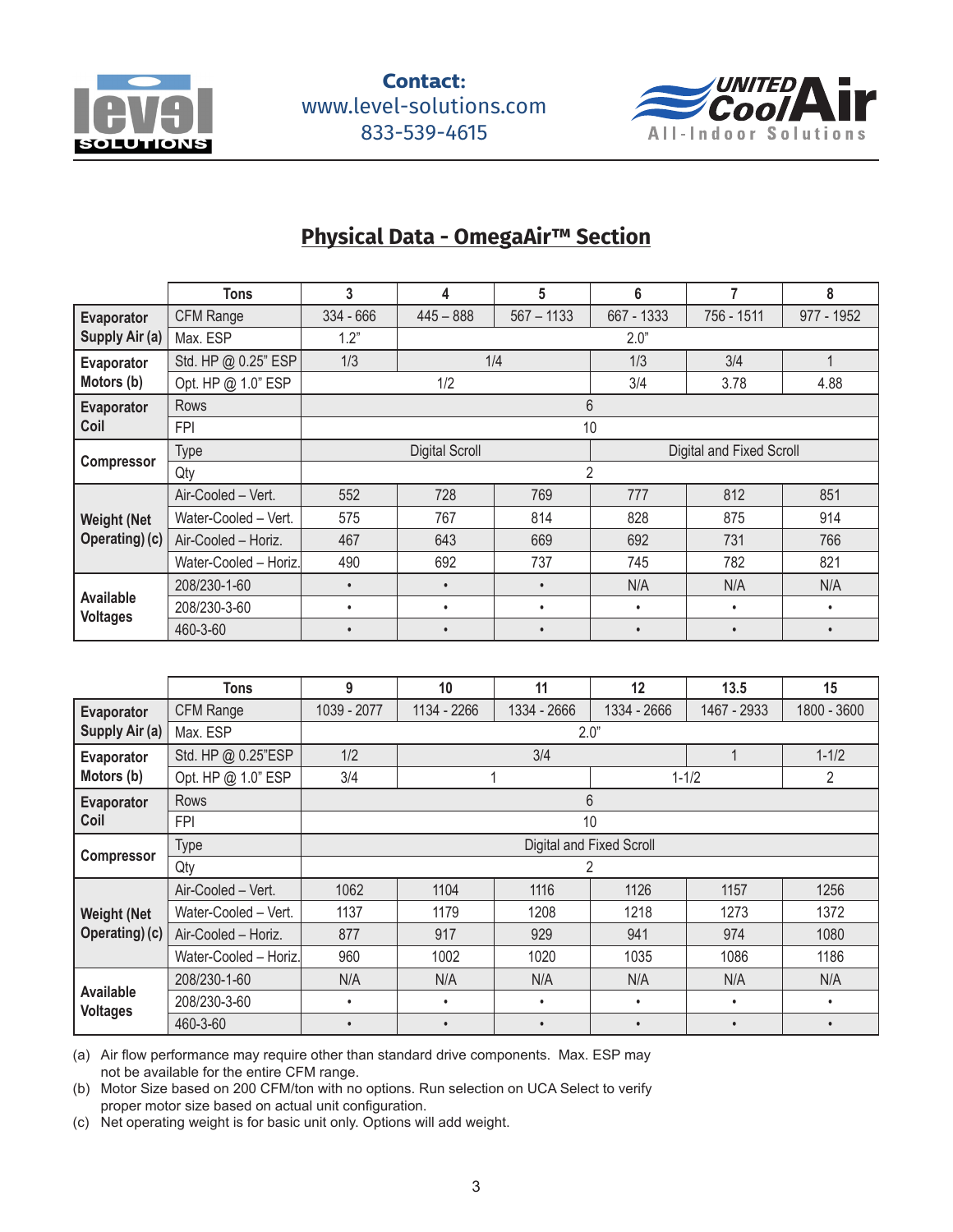



### **Water-Cooled Performance Data (a) (b) (c)**

#### **Standard Scroll Compressor**

| <b>Tons</b>    | <b>CFM</b> | <b>Entering Air</b><br>Temp. (°F) |           | <b>Cooling (Btuh)</b> |                 |           | Leaving Air Temp. (°F) | <b>GPM</b> | <b>Leaving Water</b><br>Temp. (°F) |  |
|----------------|------------|-----------------------------------|-----------|-----------------------|-----------------|-----------|------------------------|------------|------------------------------------|--|
|                |            | <b>DB</b>                         | <b>WB</b> | Total                 | <b>Sensible</b> | <b>DB</b> | <b>WB</b>              |            |                                    |  |
| 3              | 510        |                                   |           | 41,980                | 22,840          | 54.8      | 54.8                   | 9          | 95.9                               |  |
| 4              | 710        |                                   |           | 57,971                | 31,510          | 55.1      | 55.1                   | 12         | 95.9                               |  |
| 5              | 900        |                                   |           | 72,530                | 39,561          | 55.3      | 55.3                   | 15         | 96.6                               |  |
| 6              | 1000       |                                   |           | 82,660                | 44,940          | 54.5      | 54.5                   | 18         | 96.4                               |  |
| $\overline{7}$ | 1250       |                                   |           | 99,390                | 54,480          | 55.8      | 55.7                   | 21         | 96.0                               |  |
| 8              | 1450       | 95                                | 78        | 119,420               | 64,820          | 54.7      | 54.6                   | 24         | 96.8                               |  |
| 9              | 1550       |                                   |           | 126,820               | 69,190          | 54.8      | 54.8                   | 27         | 96.7                               |  |
| 10             | 1750       |                                   |           | 143,220               | 78,140          | 54.9      | 54.9                   | 30         | 96.7                               |  |
| 11             | 2000       |                                   |           | 160,350               | 87,780          | 55.5      | 55.5                   | 33         | 96.5                               |  |
| 12             | 2100       |                                   |           | 168,840               | 92,550          | 55.4      | 55.4                   | 36         | 96.1                               |  |
| 13.5           | 2400       |                                   |           | 191,280               | 105,010         | 55.8      | 55.7                   | 40         | 96.2                               |  |
| 15             | 2500       |                                   |           | 231,760               | 116,540         | 54.9      | 54.9                   | 45         | 95.9                               |  |

(a) Capacities are gross values, not adjusted for motor heat

(b) Some refrigerant circuit components may impact unit capacities

(c) Entering Water Temperature 85° F

## **Air-Cooled Performance Data (a) (b) (c)**

#### **Outdoor Propeller Fan Condenser – Standard Scroll Compressor(s)**

| <b>OmegaAir</b> | OmegaAir   | Entering Air Temp. (°F) |    |              | <b>Cooling (Buth)</b> | Leaving Air Temp. (°F) |        |      |      |
|-----------------|------------|-------------------------|----|--------------|-----------------------|------------------------|--------|------|------|
| <b>Tons</b>     | <b>CFM</b> | DB                      | WB | <b>Total</b> | <b>Sensible</b>       | DB                     | WB     |      |      |
| 3               | 490        |                         |    | 38,660       | 21,370                | 55.9                   | 55.9   |      |      |
| 4               | 660        |                         |    | 52,110       | 28,920                | 56.2                   | 56.2   |      |      |
| 5               | 890        |                         |    | 68,130       | 37,910                | 56.8                   | 56.8   |      |      |
| 6               | 990        |                         |    |              |                       | 77,360                 | 42,960 | 56.2 | 56.2 |
| 7               | 1230       |                         |    | 92,060       | 51,550                | 57.4                   | 57.4   |      |      |
| 8               | 1400       | 95                      |    | 110,040      | 60,780                | 56.1                   | 56.1   |      |      |
| 9               | 1500       |                         | 78 | 115,880      | 64,270                | 56.6                   | 56.6   |      |      |
| 10              | 1750       |                         |    |              | 134,430               | 74,520                 | 56.7   | 56.7 |      |
| 11              | 1900       |                         |    | 145,750      | 80,870                | 56.8                   | 56.8   |      |      |
| 12              | 2010       |                         |    | 153,800      | 85,620                | 56.8                   | 56.8   |      |      |
| 13.5            | 2370       |                         |    | 176,620      | 98,460                | 57.7                   | 57.6   |      |      |
| 15              | 2450       |                         |    | 195,000      | 107,250               | 55.7                   | 55.7   |      |      |

(a) Capacities are gross values, not adjusted for motor heat.

(b) Some refrigerant circuit components may impact on unit capacities.

(c) Ambient Air Temperature 95°F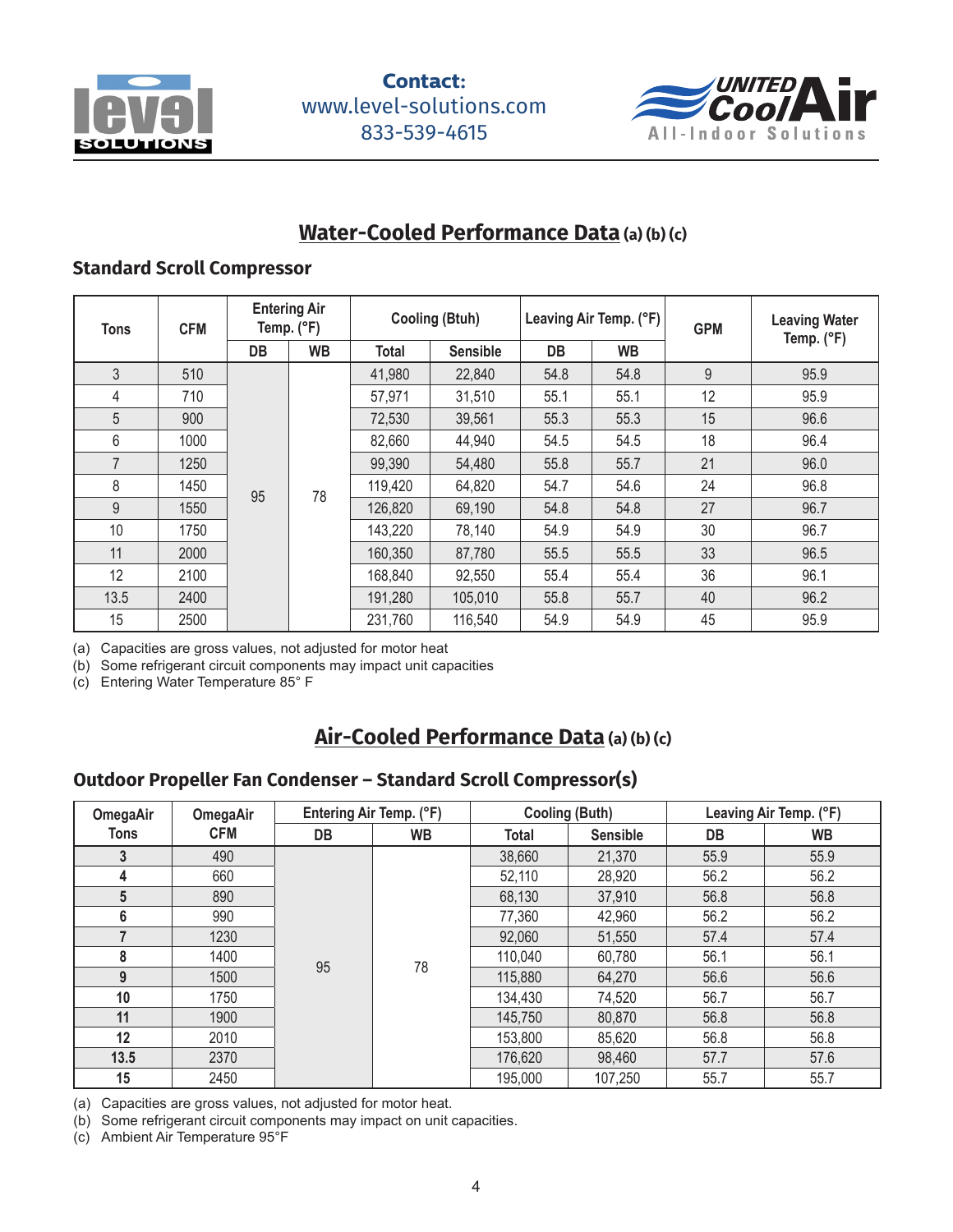

<sup>-</sup>



<u>Left Rear (1986), and the second control of the second control of the second control of</u>

<u> Dimensions - Horizontal</u>

Not To Scale



| <b>Tons</b>       | $\mathsf{A}$ | D<br>D |    |            |    | E*   | G  | . .         |    |            | v<br>" |     | M   | N   |
|-------------------|--------------|--------|----|------------|----|------|----|-------------|----|------------|--------|-----|-----|-----|
| $\circ$<br>-3 - 8 | 54           | 61     | 52 | $39 - 1/2$ | 24 | 5 or | 65 | $11 - 9/16$ | 26 | $10 - 5/8$ | 50     | N/A | N/A | N/A |
| $9 - 15$          | 70           | 42     | 68 | $59 - 1/2$ | 25 | 5 or | 46 | 13-11/16    | 30 | $12 - 1/2$ | 66     |     | 21  | 25  |

\*Extended filter rack to 28 or 30 inches with optional heat  $\sim$   $\sim$   $\sim$